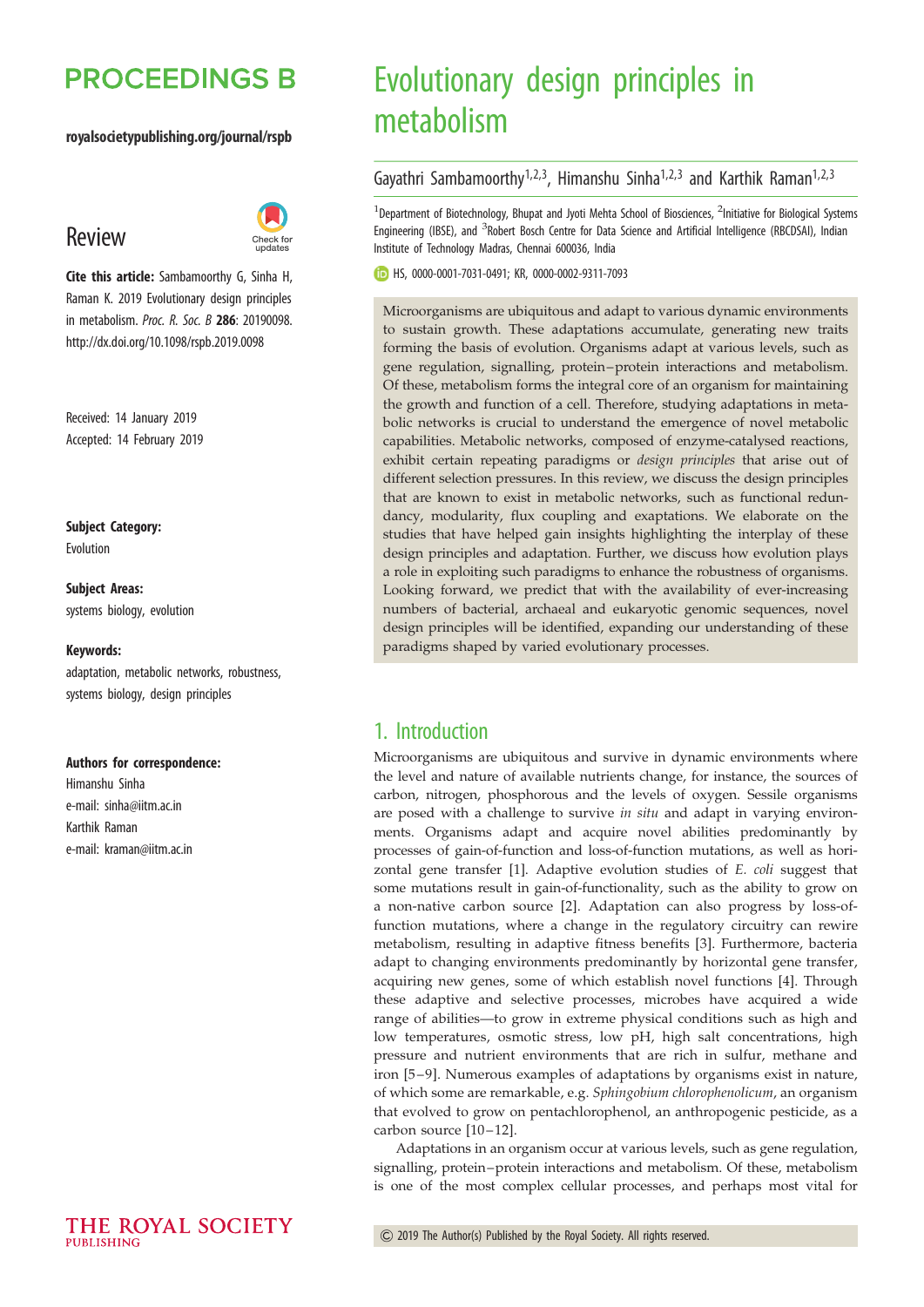Table 1. Design principles in other networks. (The design principles discussed in the context of metabolism have been observed in other types of networks, such as gene regulatory and signalling networks. However, note that flux coupling, by definition, is applicable only to metabolic networks.)

| design principle    | description                                                                                                              | reference |
|---------------------|--------------------------------------------------------------------------------------------------------------------------|-----------|
| modularity          | modules in gene expression networks for various cancer types                                                             | $[19]$    |
|                     | modularity of feed-forward loops                                                                                         | [20]      |
|                     | modularity and robustness in signalling networks                                                                         | $[21]$    |
|                     | modularity for establishing synthetic tools                                                                              | $[22]$    |
|                     | modularity in bacterial protein networks                                                                                 | $[23]$    |
| synthetic lethality | synthetic genetic array analysis of Escherichia coli and yeast                                                           | [24,25]   |
|                     | synthetic lethality analysis to target Mycobacterium tuberculosis                                                        | $[26]$    |
|                     | synthetic lethal interaction of PLK1 inhibitors and microtubule-destabilizing drug                                       | $[27]$    |
|                     | drug target identification in Staphylococcus aureus using synthetic lethality analysis                                   | [28]      |
|                     | synthetic lethality for targeting cancer                                                                                 | $[29]$    |
|                     | understanding the redundant roles of teichoic acid polymers in regulating cell division,<br>based on synthetic lethality | [30]      |
| exaptation          | exaptation of transposable elements—derived sequences                                                                    | $[31]$    |
|                     | functional exaptation of transposable elements in higher plants                                                          | $[32]$    |
|                     | exaptation of the scnRNA pathway for regulating cellular genes                                                           | $[33]$    |
|                     | understanding the mechanisms mediating the substrate preference of Luxl protein family through exaptation                | $[34]$    |

maintaining several physiological functions. The adaptations and evolutionary changes that occur in metabolic processes are crucial, as these processes produce essential metabolites and small molecules that promote growth and manage adverse conditions such as temperature, oxidative and osmotic stresses [\[13,14](#page-5-0)]. Metabolism is composed of a complex network of numerous gene-encoded enzyme-catalysed reactions that use nutrients from external and internal environments to synthesize compounds necessary for the growth of organisms in a given environmental condition. Thus, a cell's metabolic network comprises all reactions across various biosynthetic and degradation pathways hitherto known to exist in an organism. The architecture and activity of this network are greatly influenced by the nutrients available for assimilation from the environment. A complex network of gene regulation underlies the switching on and off of various reactions, under different environmental conditions. These reactions, which are components of various metabolic pathways, are active in different scenarios. Therefore, building on a given base metabolic network, multiple architectures or topologies for the metabolic networks can exist. As these multiple topologies are interdependent, they need to be studied together to get a comprehensive understanding of the entire metabolic network.

Adaptations can facilitate new capabilities such as the ability to grow in novel environments, via changes in the architecture of the metabolic network. These changes typically increase the fitness and viability of an organism in new environments and enable it to evolve. Across the metabolic networks of diverse organisms, a remarkable variation is observed; this diversity represents a 'universe' of possible metabolic reactions, some of which an organism can acquire for adaptation [[4](#page-5-0)]. However, this ability of an organism to acquire new metabolic reactions is limited by the extent of microbiome diversity in its environmental niche and its inherent metabolic capabilities. As an organism evolves in multiple environments, mutations tend to accumulate, unless genetic interactions between these mutations are detrimental and selected against. Even in such a scenario, where certain genetically interacting mutations are mildly detrimental, many organisms tend to accumulate these combinations, if they have a fitness advantage in some other environmental conditions [[15](#page-5-0)-[18](#page-6-0)].

In this review, we illustrate how a few repeating paradigms, or design principles, namely functional redundancy, flux coupling, modularity and exaptation, have emerged in diverse organisms enabling them to adapt and survive in a multitude of environments. Although design principles have previously been elucidated in other types of networks as well (table 1), in this review, we focus specifically on metabolic networks. It is important to note that these design principles are not strategies preferred by the organism per se but are essentially post facto observations of paradigms that have emerged as a consequence of the evolutionary processes that operate in different environments. We discuss several *in silico* and empirical studies that illustrate these recurring principles in metabolic networks, and summarize the progress that has been made towards understanding various underlying aspects of metabolic network structure and regulation.

# 2. Design principles in metabolism

## (a) Functional redundancy

Functional redundancy is a defining feature of all metabolic networks. Functional redundancy is characterized by the ability of an organism to use alternative fluxes (reactions, their corresponding enzymes or genes) in a metabolic network in a given environment, which can completely or partially compensate for the loss of the other [\[35](#page-6-0)]. Through functional redundancy of key reactions or enzymes,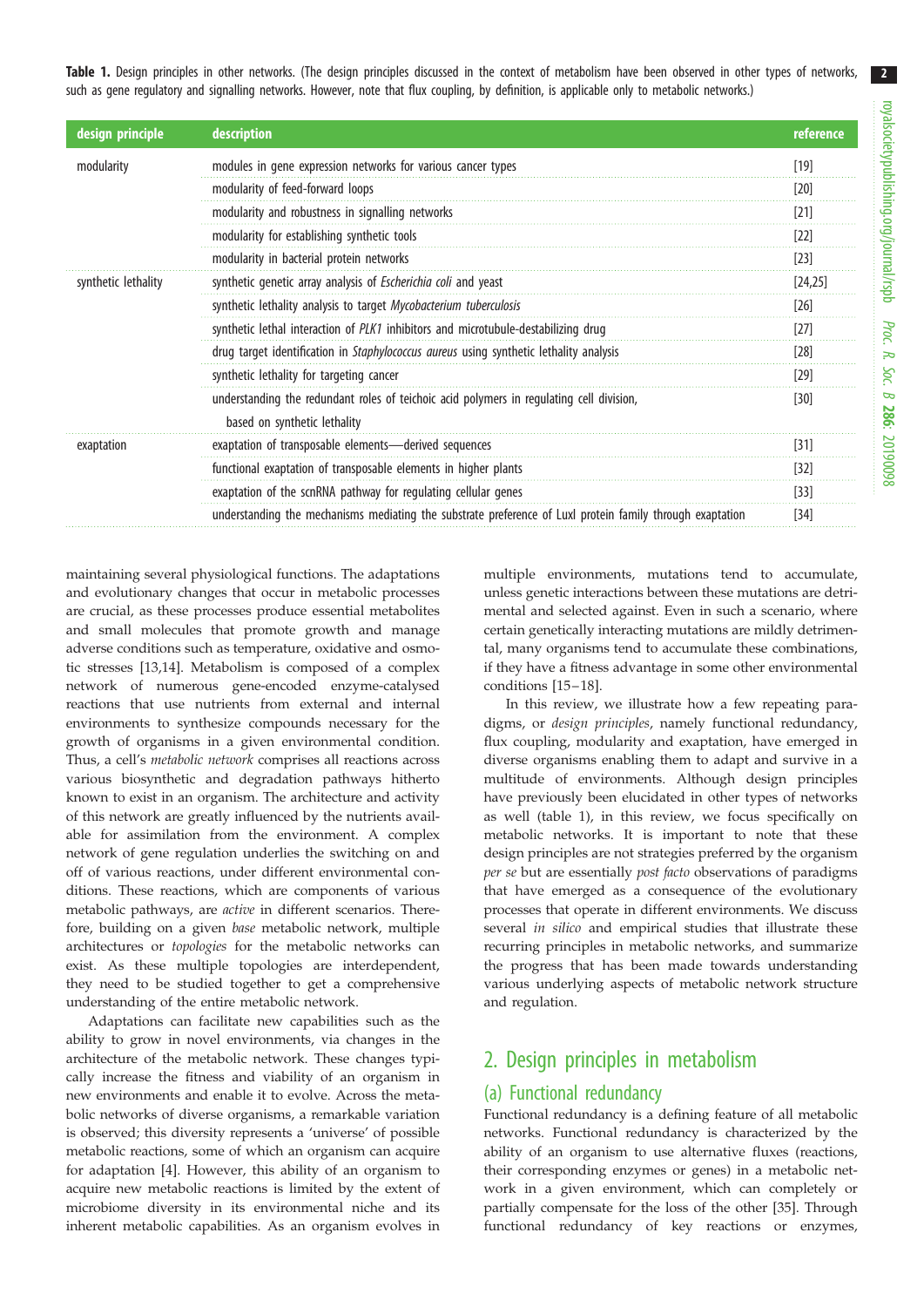<span id="page-2-0"></span>metabolic networks have evolved to reduce the chances of disruption of core metabolic pathways. A highly powerful approach, particularly suited to study and understand functional redundancy in metabolic networks, is the analysis of synthetic lethal (SL) combinations or synthetic lethality. An SL pair in an organism refers to a pair of genes or reactions, which when deleted simultaneously, lead to a lethal phenotype [[36\]](#page-6-0), but the organism can sustain growth when even one of the genes/reactions in the pair is present. An SL, therefore, is the extreme case of a genetic interaction, where the combined effect of two genetic mutations differs markedly from those of their individual effects [\[37](#page-6-0)]. Figure 1a depicts a schematic metabolic network where metabolite M5 is essential for the survival of the organism. Here, the reactions  ${R1, R2}$  form a synthetic lethal pair; only upon deletion of both these reactions, the metabolite M5 cannot be produced. Thus, the pathways  $\{M1 \rightarrow R1 \rightarrow M2 \rightarrow R3 \rightarrow M4\}$  and  $\{M1$  $\rightarrow$  R2  $\rightarrow$  M3  $\rightarrow$  R4  $\rightarrow$  M4} are redundant pathways, ultimately producing the same metabolite.

Functional redundancy is usually achieved when genes, pathways, chromosomes or genomes get duplicated. The duplicated set of metabolic genes and reactions often leads to conservation of metabolic function; alternatively, these duplicated genes may diversify, to innovate novel functions. Gene duplicates play a major role in the maintenance of metabolic functions; indeed, they are known to occur more frequently in metabolic proteins than non-metabolic proteins [[38](#page-6-0)]. Genes involved in central metabolism, catabolic pathways and reactions that carry a high metabolic flux also tend to have a higher rate of duplication compared to genes in anabolic pathways [\[38,39](#page-6-0)]. Some of these duplicate genes acquire specialized functions and possess not just a single essential function but an array of overlapping functions [\[40](#page-6-0)]. The selection pressure that retains such duplicates is still not clearly understood [\[40\]](#page-6-0). However, some studies suggest that redundant genes are preserved by evolution; analysis of gene expression data in yeast and mammals shows that the expression levels of duplicated genes decrease, following the duplication event [\[41](#page-6-0)]. Owing to the reduced selection pressure on genes with lowered expression, the retention of duplicate genes is facilitated [\[41\]](#page-6-0). Apart from studying SLs in metabolic reaction networks in silico, SLs have also been studied genetically, by deleting pairs of genes and testing for growth in a given environmental condition [[25](#page-6-0)]. Extensive studies in yeast have shown that understanding gene–gene interactions gives insight into the structure and function of the genetic networks and also the SL interactions that exist [\[25,42\]](#page-6-0). A study on yeast genetic interactions suggests that at least 23% of the synthetic lethal genetic interactions are conserved between Schizosaccharomycetes pombe and Saccharomycetes cerevisiae. Although the two organisms are separated by hundreds of million years of evolution, they possess conserved synthetic interactions and essential genes, suggesting that evolutionary pressures play a significant role in retaining such interactions, even in eukaryotes [[43](#page-6-0)].

SLs in metabolic networks manifest either as redundant genes, reactions or pathways. Functionally redundant reactions and pathways identified from SL analyses play an important role in conferring robustness against single mutations. Deletion of an SL pair abrogates growth (figure 1a), owing to the deleterious effect on one or more key metabolic functions, and gives insights into the functionally redundant reactions or pathways [\[35](#page-6-0)]. Thus, the

(*a*) functional redundancy



examples: fully coupled: R1-R2, R2-R3, R4-R7; partially coupled: R6-R9, R9-R10; directionally coupled: R1-R5, R2-R6, R3-R8; uncoupled: R1-R7, R2-R11, R3-R12;

**Figure 1.** Functional redundancy and flux coupling. ( $a$ ) The figure shows a sample metabolic network to illustrate redundancy. Circles denote metabolites (M1, M2, etc.), rectangles represent reactions (R1, R2, etc.). The reactions pairs  $\{R1, R2\}$ ,  $\{R1, R4\}$ ,  $\{R2, R3\}$ ,  $\{R3, R4\}$  form synthetic lethal pairs and the pathways  ${M1 \rightarrow R1 \rightarrow M2 \rightarrow R3 \rightarrow M4}$  and  ${M1 \rightarrow R2 \rightarrow M3 \rightarrow R4 \rightarrow M4}$  are redundant for the production of the metabolite M4. (b) A sample metabolic network where circles denote metabolites (M1, M2, etc.) and rectangles represent reactions. All the stoichiometric coefficients in the network are 1 except reaction R11, where 1 mol of M1 is converted to 3 mol of M9. The three types of flux coupling are illustrated.

identification of SL reaction pairs is a powerful technique to identify alternative pathways that can carry out similar functions. In the majority of cases, SL pairs occur in alternative pathways where one reaction is active in the wild-type and the other is inactive [[35\]](#page-6-0). The deletion of inactive pathways does not have phenotypic effects; upon deletion of the active reaction, fluxes are re-routed through the alternative pathway, enabling the organism to grow [\[35,44\]](#page-6-0). Systems-level analyses of the metabolic networks of Escherichia coli and yeast found that most of the redundant reactions are preserved, contributing directly towards increasing fitness. Although these redundancies can be regarded as adaptations against deleterious mutations, the evolutionary mechanisms that retain such overlapping pathways are still not clear [\[45\]](#page-6-0). Despite the fact that multiple alternative pathways exist, evolution is believed to select those that are known to increase fitness. A classic example is that of alternative pathways for glycolysis and gluconeogenesis [\[46](#page-6-0)]. Although multiple pathways exist, the other pathways carry lower flux when compared with the cardinal pathway in a given physiological state. However, the alternative pathways may supersede the cardinal pathway under other physiological conditions.

A systems-level flux balance analysis of yeast in a wide range of environments suggests that genetic interactions, particularly synthetic lethals, have a strong dependence on the existing environmental conditions [[47](#page-6-0)]. A pair of synthetic lethal genes is environment-dependent, i.e. they are not redundant in all environments, and therefore, their ability to compensate varies considerably. Thus, environmental constraints play a key role in restricting the alternative pathways that are open to selection.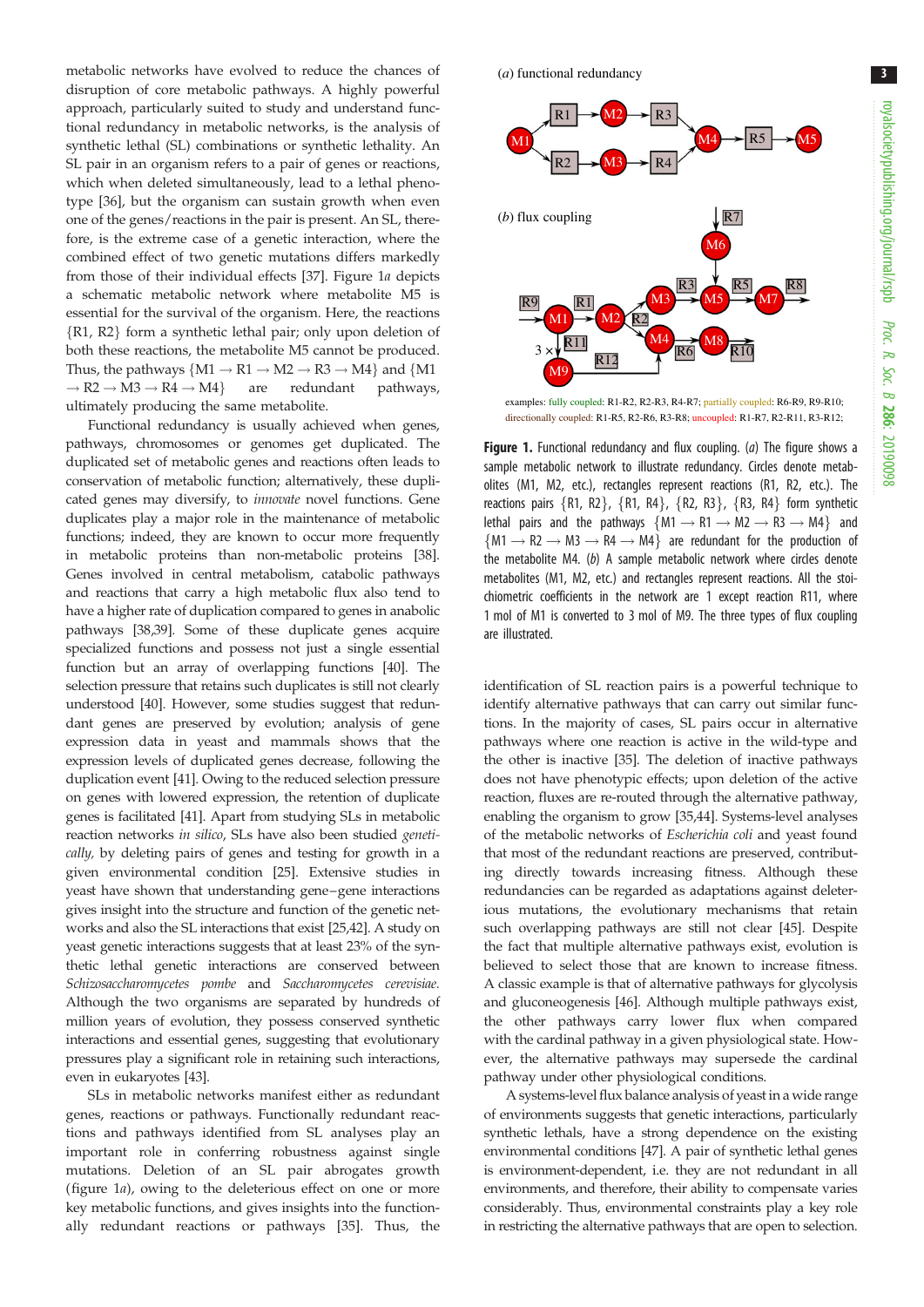Microorganisms have thus evolved to achieve redundancy in key reactions and pathways that are vital for the growth of the organism; the redundancy enables buffering, and rescue from single mutations. For instance, following gene duplication, the organism might have retained both genes although one of them would have since evolved to perform a different function still preserving the native function. Furthermore, as a result of adaptation to a new environment, it is possible that reactions which perform different functions adapt to compensate for one another [\[48\]](#page-6-0).

#### (b) Flux coupling

The fluxes of reactions in metabolic networks are seldom independent; they are often correlated across different metabolic pathways. A comprehensive understanding of such correlations or dependencies between reactions is achieved through flux coupling analysis (FCA) [[49\]](#page-6-0). FCA reveals the functional dependencies between reactions and the coordination of regulation across a metabolic network. FCA also provides insights into gene essentiality, gene regulation, network evolution and metabolic network hierarchy [\[50,51](#page-6-0)].

Reactions can be coupled in three different ways: fully, partially or directionally [\(figure 1](#page-2-0)b). In fully coupled reactions, a flux in one reaction implies a fixed flux in the other reaction, such that their fluxes are proportional to each other (reactions  $\{R1, R2\}$  and  $\{R2, R3\}$  in [figure 1](#page-2-0)b). In partially coupled reactions, the flux of one reaction implies flux in the other reaction but their fluxes are not proportional, i.e. either one of the reactions can have a variable flux (reactions  ${R6, R9}$  and  ${R9, R10}$  in [figure 1](#page-2-0)b). In both the above categories, if one reaction carries a flux, it is essential that the other reaction carries a flux as well. In the case of directionally coupled reactions, when the first reaction carries a non-zero flux, the second reaction also has a non-zero flux; however, the converse does not hold, thus illustrating an asymmetric (i.e. directional) dependence between the reactions (reactions  $\{R1, R5\}$  and  $\{R2, R6\}$  in [figure 1](#page-2-0)b) [[49](#page-6-0)]. The reactions that do not fall into any of the above categories are said to be uncoupled (reactions  $\{R1, R7\}$  and  ${R2, R11}$  in [figure 1](#page-2-0)b). Efficient methods have been developed for identifying coupled reactions, notably flux coupling finder (FCF) [[49\]](#page-6-0), feasibility-based flux coupling analysis (FFCA) [[52\]](#page-6-0) and F2C2 [[50\]](#page-6-0).

Flux coupling analyses have shown that genes, whose reaction fluxes are fully coupled, are co-expressed and coregulated; further, many such genes also share transcriptional regulators or reside in the same operon [\[53](#page-6-0)]. Flux coupling relationships have been used to construct a hierarchical flux coupling graph for E. coli metabolism, illustrating that the reactions essential for a wide range of environments are conserved during evolution [\[51](#page-6-0)]. This coupling graph also established that newly acquired reactions (e.g. via horizontal gene transfer), which facilitate adaptation to specific environments, get placed at the top of the hierarchy [\[51](#page-6-0)]. Identification of fully and directionally coupled reactions in E. coli and yeast reflects that a large fraction of genes catalysing such reactions are co-expressed and are regulated by the same transcription factor [\[53,54\]](#page-6-0). The nature of flux coupling gives a notion of the extent of genes being co-regulated [[53](#page-6-0)]. Directionally coupled reactions give insight into the asymmetric relationship between proteins [\[55\]](#page-6-0). Such relationships are consistent with asymmetry in gene expression patterns [[55](#page-6-0)].

Furthermore, FCA helps in identifying reactions that directly have an effect on the phenotype of the organism, e.g. the reactions that are directly coupled with growth. These reactions, which are essential for cell growth, remain conserved during evolution [[51\]](#page-6-0). Adaptation of organisms to new environments results in the addition of new reactions; as evolution progresses, some of these are retained as they are coupled with essential reactions. A flux coupling study of 23 organisms from different kingdoms of life identified the smallest number of reactions, the driver set, which can control the entire metabolic network of an organism. These reactions are involved in complex transcriptional and post-transcriptional regulation in the metabolic network of E. coli; thus, the regulation of the cell depends on these driver reactions for efficient control of the entire metabolic network. Such driver reactions can also serve as targets for optimization of cellular metabolite production and are thus useful for metabolic engineering applications. The study also identified driver reactions in human cancer cells, which are known to play a major role in malignancy. Consequently, these reactions can serve as potential drug targets [\[54](#page-6-0)].

In summary, FCA is crucial to identifying essential genes and reactions in metabolic networks, and can provide information about the co-occurrence of genes, co-expression of genes and the evolution of metabolic networks. Notably, this is possible without even the knowledge of the genes themselves. FCA can aid in the identification of drug targets for pathogenic organisms [[54\]](#page-6-0). FCA also has important implications for metabolic engineering applications because it helps in identifying the few key reactions that may alter the flow of flux through the entire metabolic network. Overall, the analysis of coupling of reaction fluxes in a metabolic network can reveal functional dependencies and shed light on the coordination of regulation across the network.

#### (c) Modularity

Biological networks are highly modular in nature, which means that they can be decomposed into subunits, or modules, which can function relatively independently and are highly interconnected [[56\]](#page-6-0) [\(figure 2](#page-4-0)a). Nodes (genes or reactions) within a module are more densely connected when compared with nodes across modules. Biological networks at various levels exhibit such differentiable entities organized into modules. Many studies have established the existence of modularity in biological networks [[57](#page-6-0) –[59\]](#page-6-0). Modularity allows segregation of functions, and thus serves as an effective mechanism to insulate large complex systems from the effects of local damages, resulting in robustness [\[60,61](#page-6-0)].

Metabolic networks exhibit modularity with a large number of reactions organized into modules; the majority of reactions in a module are associated with the same biochemical pathway [[62,](#page-6-0)[63\]](#page-7-0). Further, the establishment of modules facilitates adaptation to new environments [[62\]](#page-6-0). A number of studies have been carried out to understand the origin of such distinctive structures in metabolic networks. Studies have shown that variability in environments plays a major role in the formation of modules. For instance, the evolution of networks into modules was found to be more rapid in networks that are exposed to temporally varying or alternating environments [\[64,65](#page-7-0)]. Analysis of several bacterial species differing in their habitat and environmental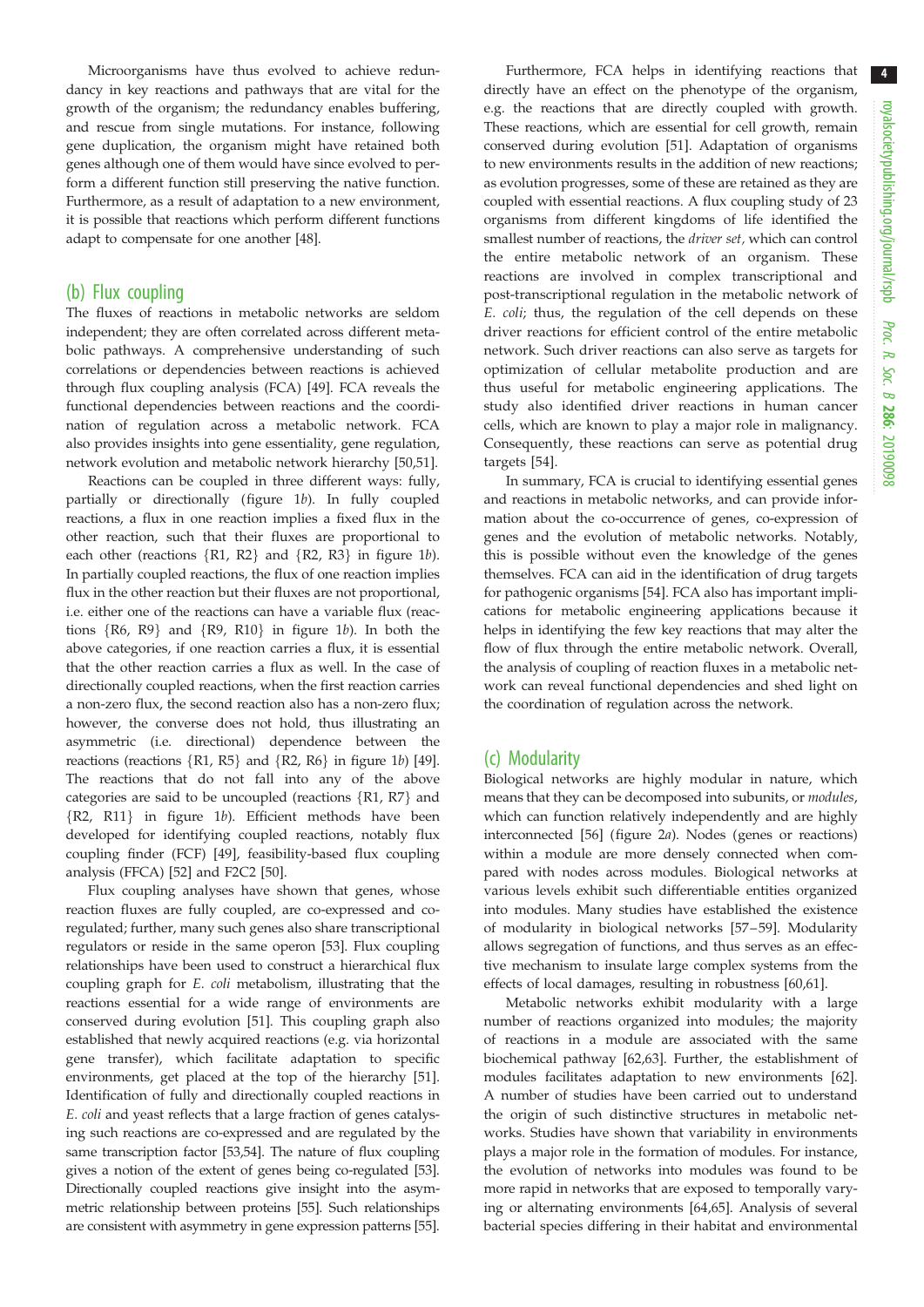<span id="page-4-0"></span>

Figure 2. Modularity and exaptation. Schematic drawing of metabolic networks, demonstrating the concepts of modularity and exaptation. (a) Metabolic network forming modules with more connections within modules and fewer connections across modules. The original network is less modular (more inter-connectivity, than intra-connectivity), compared to the one on the right, where tightly connected modules (indicated by different colours) exist, with relatively few interconnections. (b) The metabolic network (where circles denote the reactions present) on the left cannot grow in an environment (blue triangle). Following adaptation, where it has acquired reactions (highlighted in green), the network exhibits growth in the environment. However, the highlighted reactions turn out to be an exaptation, when exposed to another environment (brown square), where the pre-existing reactions (highlighted green) enable growth in this new environment as well. In both panels, circles denote reactions and lines connect reactions that share a metabolite. (Online version in colour.)

variability could conclusively explain that more variable environments promote the evolution of highly modular metabolic networks, compared with constant environments [[65](#page-7-0)]. The metabolic networks that are more versatile, i.e. that can grow in many different environments, have been shown to be highly modular [\[62](#page-6-0)]. Taken together, these studies highlight that adaptation plays a major role in the formation of such modular architectures [\[56](#page-6-0),[61\]](#page-6-0).

Modularity is influenced by the relationship of horizontal gene transfer (HGT), habitats and environments [[66\]](#page-7-0). Studies have suggested that HGT plays a major role in the emergence of modularity in metabolic networks [\[4](#page-5-0)[,65,67](#page-7-0)]. A study on the relationship of the proportion of horizontally transferred genes and modularity for 94 bacteria revealed a strong positive correlation [[65\]](#page-7-0). Other simulations showed that a combined selection pressure to maximize performance and simultaneously minimize the cost of network connectivity can enhance modularity even under constant environments [[68\]](#page-7-0).

As networks are subjected to varying environments, modules composed of reactions that operate in different environments emerge, thus enabling adaptation in new environments. Thus, evolution appears to shape metabolic networks to form segregated modules corresponding to specific defined functions. Modularity establishes isolation of functions and facilitates co-option, thus giving rise to evolutionary innovations [[69\]](#page-7-0).

#### (d) Exaptation

Pre-adaptations, or exaptations, are defined as traits that are initially naturally selected for a specific role, but later co-opted for a different purpose [\[70\]](#page-7-0) (figure 2b). While adaptation involves the addition of new features that arise out of natural selection, exaptations involve co-option of an already existing feature for some other function. Exaptations thus arise non-adaptively, yet play an important role in the establishment of novel biological functions.

Metabolic networks selectively evolved on one carbon source were found to exapt on different carbon sources, illustrating that carbon source use can arise nonadaptively, and this paradigm serves as an important feature in the evolution of metabolic networks [\[71\]](#page-7-0). As illustrated in figure 2b, an organism adapts to an environment by acquiring certain reactions (green circles), which at a later stage become essential for survival in a different environment. Therefore, these reactions are said to have exapted for growth on the carbon source (figure 2b). A large number of metabolic networks evolved in silico to be viable on one particular carbon source were found to be viable on multiple other carbon sources that were not selected for. This illustrates the fact that adaptation to one carbon source imparts the network added advantage, namely growth on additional carbon sources. Metabolic networks that had a greater yield on complex carbon sources were found to be viable on a larger number of other carbon sources. Also, the chemical nature of the carbon sources was shown to influence the effect of metabolic network exaptation on a new source [\[72\]](#page-7-0).

Complex innovations have also been shown to arise from stepwise additions of new reactions to a metabolic network [\[73](#page-7-0)]. The addition of even a single reaction was at times sufficient to pre-adapt and help form a complex trait later, in a new environment. A recent study on the history of bi-functionality for sugar isomerase HisA, a part of the histidine biosynthesis pathway [[74\]](#page-7-0), showed that the ancestral HisA, apart from histidine biosynthesis, can also catalyse the isomerization of a substrate usually catalysed by TrpF. This bi-functionality is estimated to have been conserved for two billion years without any selection pressure. Actinobacteria have lost the TrpF activity, yet possess the bi-functional HisA homologue, which performs the functions of both TrpF and HisA. This empirically exemplifies the evolution of novel functions through exaptation.

Exaptations are particularly interesting in metabolism because the addition of one or a few reactions to a metabolic network often enables survival on new carbon sources. Thus, exaptations can provide novel capabilities to metabolic networks and may play an important role in facilitating adaptation, highlighting evolutionary innovations.

### 3. Outlook

Metabolic networks are shaped through a variety of complex evolutionary processes, depending on the nature of the environments organisms are exposed to, and the consequent selection pressures. Despite the variety of mechanisms and selection pressures, all metabolic networks display distinctive features or design principles, which serve to increase the survivability of an organism, or its robustness. An understanding of such organizational principles can also point towards the evolutionary processes shaping various cellular networks.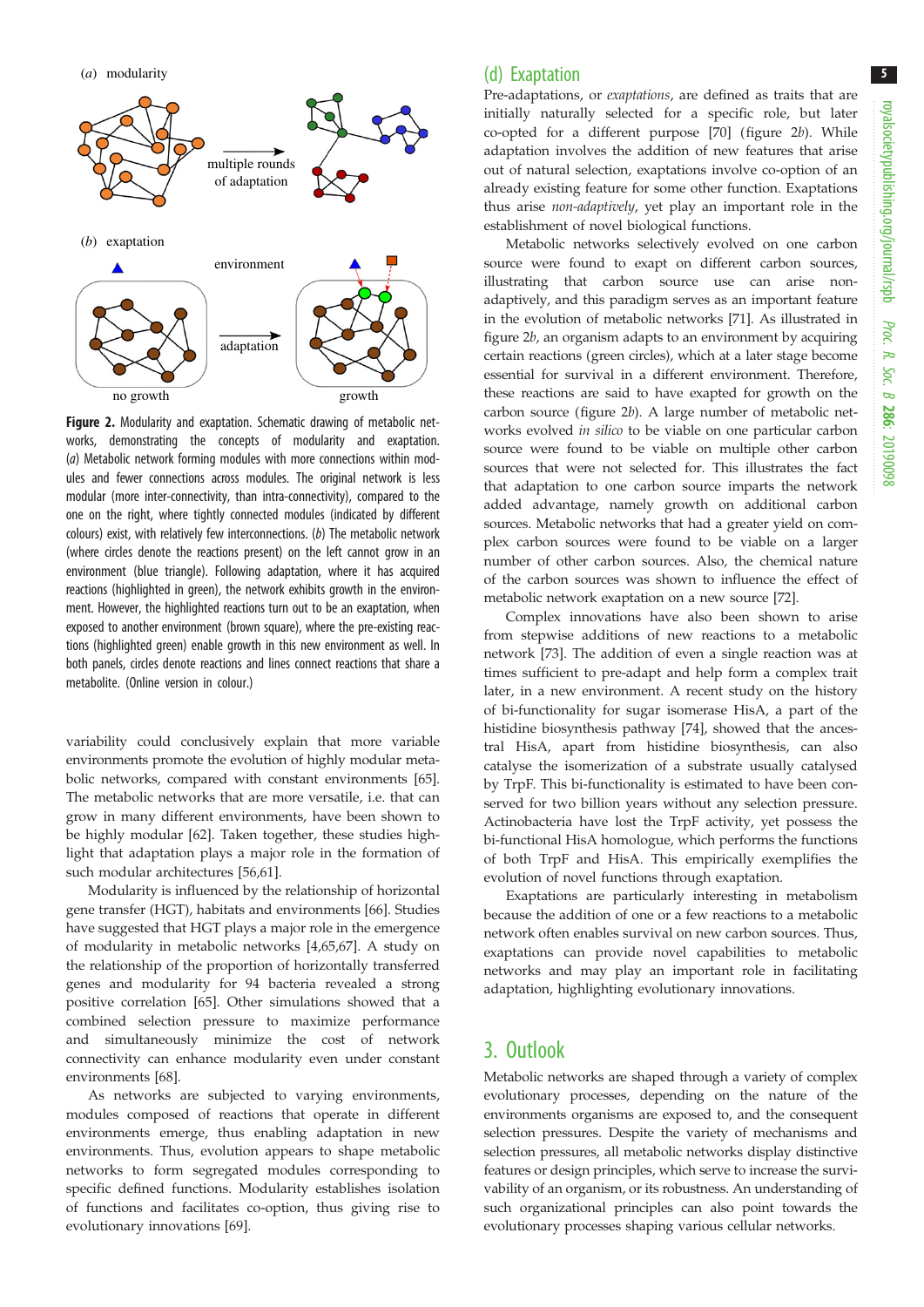<span id="page-5-0"></span>Design principles such as functional redundancy and flux coupling illustrate fundamental constraints underlying metabolic networks. These constraints become important as one seeks to manipulate the flow of flux through various pathways towards applications in metabolic engineering or combinatorial targets for therapeutics [\[29](#page-6-0),[54](#page-6-0),[75,76\]](#page-7-0). Knowledge on the development of modules and exaptation in metabolic networks paves the way to obtain a better picture on the adaptation of organisms to new environments and thereby evolution.

Despite substantial advances made by the numerous studies we have discussed herein, the study of design principles in biological networks is still very nascent, with several open questions. For instance, while it is known that gene duplication leads to redundant functions, does it also facilitate flux coupling? Given that we have quite a good understanding of duplicated genes, can we predict functional redundancy and flux coupling? Further, are some design principles more likely to occur in a given evolutionary context, or under some specific evolutionary pressure?

While it is known that alternating selection pressures enhance the modularity of networks [[77\]](#page-7-0), it is harder to pin down the exact origins of some of the other design principles. Of the design principles we have enumerated, exaptation appears to be the most challenging to study, given that exaptations appear to arise serendipitously, repurposing existing machinery for a new function. A limited number of studies of exaptation have examined only a restrictive set of possible new functions, e.g. the ability to grow on a different carbon source. Identifying additional examples of exaptations will probably further our understanding on the emergence of possible exapted genes and reactions, which may help identify the patterns and nature of exaptation. Although we have chosen to restrict ourselves to metabolic networks in this review, interesting questions emerge, as we consider the large-scale organization of biological networks, where the metabolic networks are embedded, e.g. modules, that span across networks, viz. metabolic, regulatory and signalling networks.

Finally, it is important to note that the design principles outlined here are by no means exhaustive. Notwithstanding the number of studies discussed here, it is estimated that less than 35% of its entire metabolic network has been discovered, even for very well-studied organisms such as E. coli [[78\]](#page-7-0). Given that we currently know but a small part of the universe of possible metabolic reactions (KEGG: [http://](http://www.kegg.jp/) [www.kegg.jp/](http://www.kegg.jp/)) [[79\]](#page-7-0), it is likely that other complex mechanisms and design principles may exist, especially in under-studied and novel organisms. Consequently, it will be exciting to study how metabolic networks from very different organisms behave: do archaeal metabolic networks share the design principles outlined? Alternatively, in the case of extremophiles, which may have fundamentally different metabolic network architectures, do evolutionary forces that determine these design principles act analogously in extreme environments? Another interesting dimension of research would be to explore the correlation between genome (or metabolic network) size or complexity and various design principles. Can smaller metabolic networks still demonstrate functional redundancy or carbon source exaptations, while more complex networks that have more constraints demonstrate different design principles? With an increasing number of genomes being sequenced, the studies of metabolic networks and their design principles will further unravel evolutionary adaptation and constraints in these networks, as organisms adapt to varying and divergent environments.

Data accessibility. This article has no additional data.

Authors' contributions. All authors contributed significantly to the writing and editing of the manuscript.

Competing interests. The authors declare to have no competing interests. Funding. We received no funding for this study.

# **References**

- 1. Wagner A. 2012 Metabolic networks and their evolution. In Evolutionary Systems Biology/Advances in experimental medicine and biology (ed. OS Soyer), vol. 751, pp. 29–52. Basingstoke, UK: Springer Nature.
- 2. Lee DH, Palsson BO. 2010 Adaptive evolution of Escherichia coli K-12 MG1655 during growth on a nonnative carbon source, L-l,2-propanediol. Appl. Environ. Microbiol. 76, 6327. ([doi:10.1128/AEM.](http://dx.doi.org/10.1128/AEM.00373-10) [00373-10](http://dx.doi.org/10.1128/AEM.00373-10))
- 3. D'Souza G et al. 2016 Experimental evolution of metabolic dependency in bacteria. PLoS Genet. 12, e1006364. ([doi:10.1371/journal.pgen.1006364](http://dx.doi.org/10.1371/journal.pgen.1006364))
- 4. Pál C, Papp B, Lercher MJ. 2005 Adaptive evolution of bacterial metabolic networks by horizontal gene transfer. Nat. Genet. 37, 1372– 1375. ([doi:10.1038/](http://dx.doi.org/10.1038/ng1686) [ng1686\)](http://dx.doi.org/10.1038/ng1686)
- 5. Beales N. 2004 Adaptation of microorganisms to cold temperatures, weak acid preservatives, low pH, and osmotic stress: a review. Compr. Rev. Food Sci. Food Saf. 3, 1– 20. [\(doi:10.1111/j.1541-4337.2004.](http://dx.doi.org/10.1111/j.1541-4337.2004.tb00057.x) [tb00057.x](http://dx.doi.org/10.1111/j.1541-4337.2004.tb00057.x))
- 6. Morgan-Kiss RM, Priscu JC, Pocock T, Gudynaite-Savitch L, Huner NPA. 2006 Adaptation and acclimation of photosynthetic microorganisms to permanently cold environments. Microbiol. Mol. Biol. Rev. 70, 222– 252. [\(doi:10.1128/MMBR.70.1.](http://dx.doi.org/10.1128/MMBR.70.1.222-252.2006) [222-252.2006\)](http://dx.doi.org/10.1128/MMBR.70.1.222-252.2006)
- 7. Morozkina EV, Slutskaia ES, Fedorova TV, Tugai TI, Golubeva LI, Koroleva OV. 2010 Extremophilic microorganisms: biochemical adaptation and biotechnological application (review). Prikl. Biokhim. Mikrobiol. 46, 5– 20. [\(doi:10.1134/](http://dx.doi.org/10.1134/S0003683810010011) [S0003683810010011](http://dx.doi.org/10.1134/S0003683810010011))
- 8. Henrique RP. 2013 Extremophiles and extreme environments. Life 3, 482– 485. [\(doi:10.3390/](http://dx.doi.org/10.3390/life3030482) [life3030482\)](http://dx.doi.org/10.3390/life3030482)
- 9. Tolner B, Poolman B, Konings WN. 1997 Adaption of microorganisms and their transport systems to high temperatures. Comp. Biochem. Physiol. 118,  $423 - 428$ .
- 10. Cai M, Xun L. 2002 Organization and regulation of pentachlorophenol-degrading genes in Sphingobium

chlorophenolicum ATCC 39723. J. Bacteriol. 184, 4672– 4680. ([doi:10.1128/JB.184.17.4672-4680.](http://dx.doi.org/10.1128/JB.184.17.4672-4680.2002) [2002](http://dx.doi.org/10.1128/JB.184.17.4672-4680.2002))

- 11. Rehmann L, Daugulis AJ. 2008 Enhancement of PCB degradation by Burkholderia xenovorans LB400 in biphasic systems by manipulating culture conditions. Biotechnol. Bioeng. 99, 521 – 528. ([doi:10.1002/bit.21610](http://dx.doi.org/10.1002/bit.21610))
- 12. Copley SD. 2010 NIH public access. Dev. Biol. 5, 559– 566. [\(doi:10.1038/nchembio.197.Evolution\)](http://dx.doi.org/10.1038/nchembio.197.Evolution)
- 13. Jain M. 2013 Emerging role of metabolic pathways in abiotic stress tolerance. J. Plant Biochem. Physiol. 1, 41 – 61. ([doi:10.4172/2329-9029.1000108](http://dx.doi.org/10.4172/2329-9029.1000108))
- 14. Parrou JL, Teste MA, François J. 1997 Effects of various types of stress on the metabolism of reserve carbohydrates in Saccharomyces cerevisiae: genetic evidence for a stress-induced recycling of glycogen and trehalose. Microbiology 143, 1891-1900. ([doi:10.1099/00221287-143-6-1891\)](http://dx.doi.org/10.1099/00221287-143-6-1891)
- 15. Rigato E, Fusco G. 2016 Enhancing effect of phenotype mutational robustness on adaptation in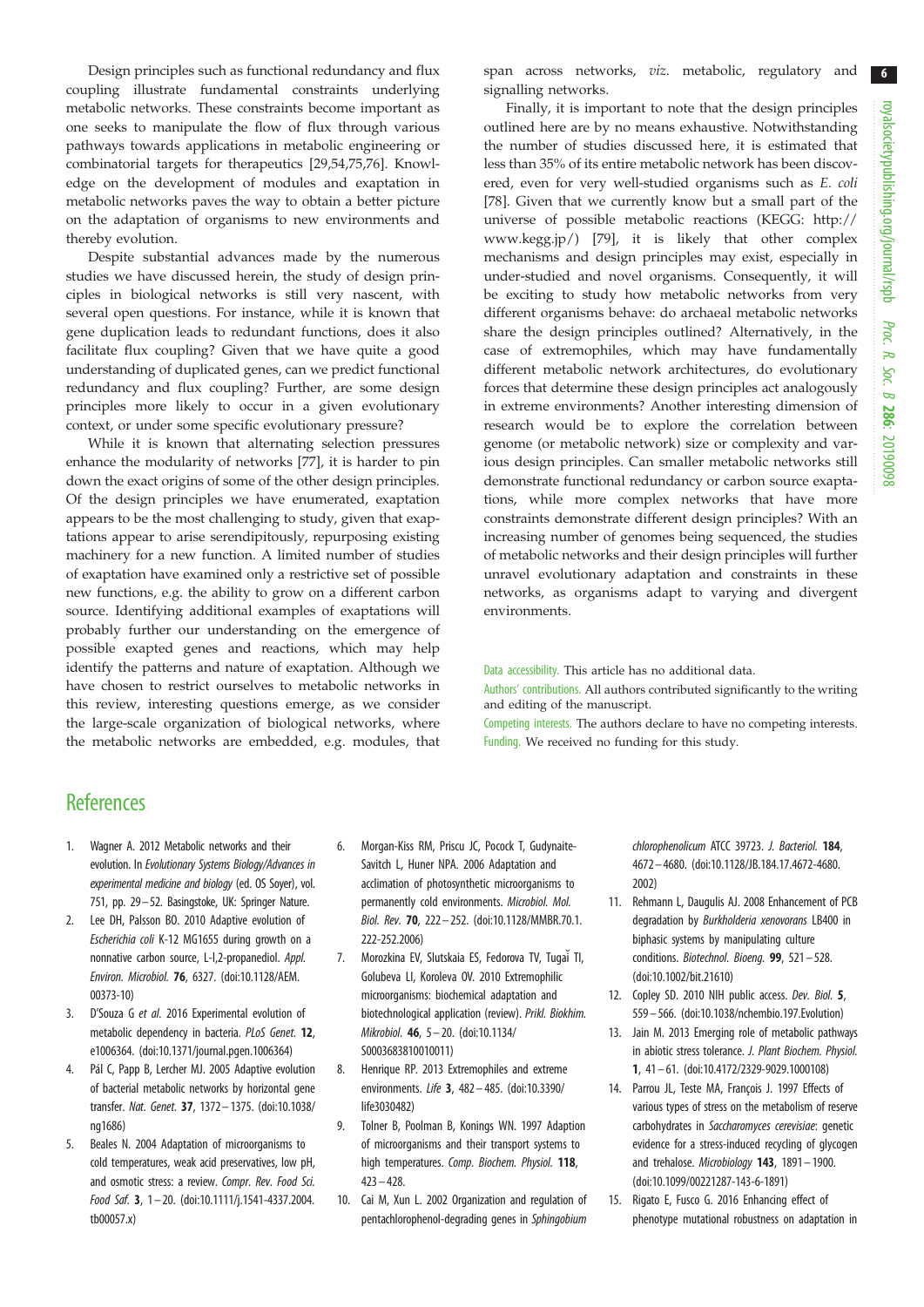royalsocietypublishing.org/journal/rspb Proc. R. Soc. $\sigma$ 286: 20190098

7

<span id="page-6-0"></span>Escherichia coli. J. Exp. Zool. Part B Mol. Dev. Evol. 326, 31 – 37. ([doi:10.1002/jez.b.22662\)](http://dx.doi.org/10.1002/jez.b.22662)

- 16. McGuigan K, Sgrò CM. 2009 Evolutionary consequences of cryptic genetic variation. Trends Ecol. Evol. 24, 305– 311. [\(doi:10.1016/j.tree.2009.](http://dx.doi.org/10.1016/j.tree.2009.02.001) [02.001\)](http://dx.doi.org/10.1016/j.tree.2009.02.001)
- 17. Masel J. 2006 Cryptic genetic variation is enriched for potential adaptations. Genetics 172, 1985 – 1991. [\(doi:10.1534/genetics.105.051649](http://dx.doi.org/10.1534/genetics.105.051649))
- 18. Gibson G, Dworkin I. 2004 Uncovering cryptic genetic variation. Nat. Rev. Genet. 5, 681– 690. [\(doi:10.1038/nrg1426\)](http://dx.doi.org/10.1038/nrg1426)
- 19. Yang Y, Han L, Yuan Y, Li J, Hei N, Liang H. 2014 Gene co-expression network analysis reveals common system-level properties of prognostic genes across cancer types. Nat. Commun. 5, 3231. ([doi:10.](http://dx.doi.org/10.1038/ncomms4231) [1038/ncomms4231\)](http://dx.doi.org/10.1038/ncomms4231)
- 20. Rowland MA, Abdelzaher A, Ghosh P, Mayo ML. 2017 Crosstalk and the dynamical modularity of feed-forward loops in transcriptional regulatory networks. Biophys. J. 112, 1539 – 1550. [\(doi:10.](http://dx.doi.org/10.1016/j.bpj.2017.02.044) [1016/j.bpj.2017.02.044\)](http://dx.doi.org/10.1016/j.bpj.2017.02.044)
- 21. Tran T-D, Kwon Y-K. 2013 The relationship between modularity and robustness in signalling networks. J. R. Soc. Interface 10, 20130771. ([doi:10.1098/rsif.](http://dx.doi.org/10.1098/rsif.2013.0771) [2013.0771\)](http://dx.doi.org/10.1098/rsif.2013.0771)
- 22. Gordley RM, Bugaj LJ, Lim WA. 2016 Modular engineering of cellular signaling proteins and networks. Curr. Opin. Struct. Biol. 39, 106– 114. [\(doi:10.1016/j.sbi.2016.06.012](http://dx.doi.org/10.1016/j.sbi.2016.06.012))
- 23. Typas A, Sourjik V. 2015 Bacterial protein networks: properties and functions. Nat. Rev. Micro 13, 559– 572. ([doi:10.1038/nrmicro3508](http://dx.doi.org/10.1038/nrmicro3508))
- 24. Butland G et al. 2008 eSGA: E. coli synthetic genetic array analysis. Nat. Methods 5, 789– 795. [\(doi:10.](http://dx.doi.org/10.1038/nmeth.1239) [1038/nmeth.1239](http://dx.doi.org/10.1038/nmeth.1239))
- 25. Tong AHY. 2001 Systematic genetic analysis with ordered arrays of yeast deletion mutants. Science 294, 2364 – 2368. ([doi:10.1126/science.](http://dx.doi.org/10.1126/science.1065810) [1065810](http://dx.doi.org/10.1126/science.1065810))
- 26. Kalia NP et al. 2017 Exploiting the synthetic lethality between terminal respiratory oxidases to kill Mycobacterium tuberculosis and clear host infection. Proc. Natl Acad. Sci. USA 114. 7426 – 7431. [\(doi:10.1073/pnas.1706139114](http://dx.doi.org/10.1073/pnas.1706139114))
- 27. Hugle M, Belz K, Fulda S. 2015 Identification of synthetic lethality of PLK1 inhibition and microtubule-destabilizing drugs. Cell Death Differ. 22, 1– 11. ([doi:10.1038/cdd.2015.59\)](http://dx.doi.org/10.1038/cdd.2015.59)
- 28. Pasquina L et al. 2016 A synthetic lethal approach for compound and target identification in Staphylococcus aureus. Nat. Chem. Biol. 12, 40– 45. [\(doi:10.1038/nchembio.1967](http://dx.doi.org/10.1038/nchembio.1967))
- 29. McLornan DP, List A, Mufti GJ. 2014 Applying synthetic lethality for the selective targeting of cancer. N. Engl. J. Med. 371, 1725– 1735. [\(doi:10.](http://dx.doi.org/10.1056/NEJMra1407390) [1056/NEJMra1407390\)](http://dx.doi.org/10.1056/NEJMra1407390)
- 30. Santa MJP, Sadaka A, Moussa SH, Brown S, Zhang YJ, Rubin EJ, Gilmore MS, Walker S. 2014 Compound-gene interaction mapping reveals distinct roles for Staphylococcus aureus teichoic acids. Proc. Natl Acad. Sci. USA 111, 12 510– 12 515. ([doi:10.1073/pnas.1404099111](http://dx.doi.org/10.1073/pnas.1404099111))
- 31. De Souza FSJ, Franchini LF, Rubinstein M. 2013 Exaptation of transposable elements into novel Cisregulatory elements: is the evidence always strong? Mol. Biol. Evol. 30, 1239 – 1251. [\(doi:10.1093/](http://dx.doi.org/10.1093/molbev/mst045) [molbev/mst045\)](http://dx.doi.org/10.1093/molbev/mst045)
- 32. Cui X, Cao X. 2014 Epigenetic regulation and functional exaptation of transposable elements in higher plants. Curr. Opin. Plant Biol. 21, 83-88. [\(doi:10.1016/j.pbi.2014.07.001](http://dx.doi.org/10.1016/j.pbi.2014.07.001))
- 33. Singh DP et al. 2014 Genome-defence small RNAs exapted for epigenetic mating-type inheritance. Nature 509, 447– 452. [\(doi:10.1038/nature13318](http://dx.doi.org/10.1038/nature13318))
- 34. Christensen QH, Brecht RM, Dudekula D, Greenberg EP, Nagarajan R. 2014 Evolution of acyl-substrate recognition by a family of acyl-homoserine lactone synthases. PLoS ONE 9, e0112464. ([doi:10.1371/](http://dx.doi.org/10.1371/journal.pone.0112464) [journal.pone.0112464\)](http://dx.doi.org/10.1371/journal.pone.0112464)
- 35. Güell O, Sagués F, Serrano MÁ. 2014 Essential plasticity and redundancy of metabolism unveiled by synthetic lethality analysis. PLoS Comput. Biol. 10, e1003637. [\(doi:10.1371/journal.pcbi.1003637](http://dx.doi.org/10.1371/journal.pcbi.1003637))
- 36. Hartman JL, Garvik B, Hartwell L. 2001 Principles for the buffering of genetic variation. Science 291, 1001– 1004. [\(doi:10.1126/science.1056072](http://dx.doi.org/10.1126/science.1056072))
- 37. Mani R, St. Onge RP, Hartman JL, Giaever G, Roth FP. 2008 Defining genetic interaction. Proc. Natl Acad. Sci. USA 105, 3461– 3466. ([doi:10.1073/pnas.](http://dx.doi.org/10.1073/pnas.0712255105) [0712255105\)](http://dx.doi.org/10.1073/pnas.0712255105)
- 38. Marland E, Prachumwat A, Maltsev N, Gu Z, Li WH. 2004 Higher gene duplicabilities for metabolic proteins than for nonmetabolic proteins in yeast and E. coli. J. Mol. Evol. 59, 806 – 814. [\(doi:10.1007/](http://dx.doi.org/10.1007/s00239-004-0068-x) [s00239-004-0068-x](http://dx.doi.org/10.1007/s00239-004-0068-x))
- 39. Vitkup D, Kharchenko P, Wagner A. 2006 Influence of metabolic network structure and function on enzyme evolution. Genome Biol. 7, R39. ([doi:10.](http://dx.doi.org/10.1186/gb-2006-7-5-r39) [1186/gb-2006-7-5-r39\)](http://dx.doi.org/10.1186/gb-2006-7-5-r39)
- 40. Kuepfer L, Sauer U, Blank LM. 2005 Metabolic functions of duplicate genes in Saccharomyces cerevisiae. Genome Res. 15, 1421 – 1430. [\(doi:10.](http://dx.doi.org/10.1101/gr.3992505) [1101/gr.3992505\)](http://dx.doi.org/10.1101/gr.3992505)
- 41. Qian W, Liao BY, Chang AYF, Zhang J. 2010 Maintenance of duplicate genes and their functional redundancy by reduced expression. Trends Genet. 26, 425– 430. ([doi:10.1016/j.tig.2010.07.002](http://dx.doi.org/10.1016/j.tig.2010.07.002))
- 42. Boone C, Bussey H, Andrews BJ. 2007 Exploring genetic interactions and networks with yeast. Nat. Rev. Genet. 8, 437 – 449. [\(doi:10.1038/nrg2085](http://dx.doi.org/10.1038/nrg2085))
- 43. Dixon SJ, Andrews BJ, Boone C. 2009 Exploring the conservation of synthetic lethal genetic interaction networks. Commun. Integr. Biol. 2, 78 – 81. [\(doi:10.](http://dx.doi.org/10.4161/cib.7501) [4161/cib.7501\)](http://dx.doi.org/10.4161/cib.7501)
- 44. Ghim CM, Goh K, Kahng B. 2005 Lethality and synthetic lethality in the genome-wide metabolic network of Escherichia coli. J. Theor. Biol. 237, 401 – 411. [\(doi:10.1016/j.jtbi.2005.04.025\)](http://dx.doi.org/10.1016/j.jtbi.2005.04.025)
- 45. Papp B, Teusink B, Notebaart RA. 2009 A critical view of metabolic network adaptations. HFSP J. 3, 24 – 35. ([doi:10.2976/1.3020599\)](http://dx.doi.org/10.2976/1.3020599)
- 46. Court SJ, Waclaw B, Allen RJ. 2015 Lower glycolysis carries a higher flux than any biochemically possible alternative. Nat. Commun. 6, 8427. ([doi:10.1038/](http://dx.doi.org/10.1038/ncomms9427) [ncomms9427\)](http://dx.doi.org/10.1038/ncomms9427)
- 47. Harrison R, Papp B, Pál C, Oliver SG, Delneri D. 2007 Plasticity of genetic interactions in metabolic networks of yeast. Proc. Natl Acad. Sci. USA 104, 2307 – 2312. [\(doi:10.1073/pnas.](http://dx.doi.org/10.1073/pnas.0607153104) [0607153104](http://dx.doi.org/10.1073/pnas.0607153104))
- 48. Sambamoorthy G, Raman K. 2018 Understanding the evolution of functional redundancy in metabolic networks. Bioinformatics 34, i981 – i987. ([doi:10.](http://dx.doi.org/10.1093/bioinformatics/bty604) [1093/bioinformatics/bty604\)](http://dx.doi.org/10.1093/bioinformatics/bty604)
- 49. Burgard AP, Nikolaev EV, Schilling CH, Maranas CD. 2004 Flux coupling analysis of genome-scale metabolic network. Genome Res. 14, 301 – 312. ([doi:10.1101/gr.1926504.](http://dx.doi.org/10.1101/gr.1926504.))
- 50. Larhlimi A, David L, Selbig J, Bockmayr A. 2012 F2C2: a fast tool for the computation of flux coupling in genome-scale metabolic networks. BMC Bioinf. 13, 57. ([doi:10.1186/1471-2105-13-57](http://dx.doi.org/10.1186/1471-2105-13-57))
- 51. Hosseini Z, Marashi SA. 2015 Hierarchical organization of fluxes in Escherichia coli metabolic network: using flux coupling analysis for understanding the physiological properties of metabolic genes. Gene 561, 199– 208. [\(doi:10.](http://dx.doi.org/10.1016/j.gene.2015.02.032) [1016/j.gene.2015.02.032\)](http://dx.doi.org/10.1016/j.gene.2015.02.032)
- 52. David L, Marashi S-A, Larhlimi A, Mieth B, Bockmayr A. 2011 FFCA: a feasibility-based method for flux coupling analysis of metabolic networks. BMC Bioinf. 12, 236. [\(doi:10.1186/1471-](http://dx.doi.org/10.1186/1471-2105-12-236) [2105-12-236\)](http://dx.doi.org/10.1186/1471-2105-12-236)
- 53. Notebaart RA, Teusink B, Siezen RJ, Papp B. 2008 Co-regulation of metabolic genes is better explained by flux coupling than by network distance. PLoS Comput. Biol. 4, 157– 163. ([doi:10.1371/journal.](http://dx.doi.org/10.1371/journal.pcbi.0040026) [pcbi.0040026](http://dx.doi.org/10.1371/journal.pcbi.0040026))
- 54. Basler G, Nikoloski Z, Larhlimi A, Barabasi AL, Liu YY. 2016 Control of fluxes in metabolic networks. Genome Res. 26, 956– 968. ([doi:10.1101/gr.202648.](http://dx.doi.org/10.1101/gr.202648.115) [115\)](http://dx.doi.org/10.1101/gr.202648.115)
- 55. Notebaart RA, Kensche PR, Huynen MA, Dutilh BE. 2009 Asymmetric relationships between proteins shape genome evolution. Genome Biol. 10, R19. ([doi:10.1186/gb-2009-10-2-r19\)](http://dx.doi.org/10.1186/gb-2009-10-2-r19)
- 56. Wagner GP, Pavlicev M, Cheverud JM. 2007 The road to modularity. Nat. Rev. Genet. 8, 921– 931. ([doi:10.1038/nrg2267](http://dx.doi.org/10.1038/nrg2267))
- 57. Hartwell LH, Hopfield JJ, Leibler S, Murray AW. 1999 From molecular to modular cell biology. Nature 402, C47– C52. ([doi:10.1038/35011540](http://dx.doi.org/10.1038/35011540))
- 58. Wagner GP, Altenberg L. 1996 Perspective: complex adaptations and the evolution of evolvability Gunter. Evolution 50, 967 – 976. [\(doi:10.1017/](http://dx.doi.org/10.1017/CBO9781107415324.004) [CBO9781107415324.004](http://dx.doi.org/10.1017/CBO9781107415324.004))
- 59. Kashtan N, Alon U. 2005 Spontaneous evolution of modularity and network motifs. Proc. Natl Acad. Sci. USA 102, 13 773– 13 778. ([doi:10.1073/pnas.](http://dx.doi.org/10.1073/pnas.0503610102) [0503610102](http://dx.doi.org/10.1073/pnas.0503610102))
- 60. Hiroaki K. 2004 Biological robustness. Nat. Rev. Genet. 5, 826– 837. ([doi:10.1007/978-3-7643-7567-](http://dx.doi.org/10.1007/978-3-7643-7567-6_10) [6\\_10](http://dx.doi.org/10.1007/978-3-7643-7567-6_10))
- 61. Hintze A, Adami C. 2008 Evolution of complex modular biological networks. PLoS Comput. Biol. 4, e40023. ([doi:10.1371/journal.pcbi.0040023\)](http://dx.doi.org/10.1371/journal.pcbi.0040023)
- 62. Samal A et al. 2011 Environmental versatility promotes modularity in genome-scale metabolic